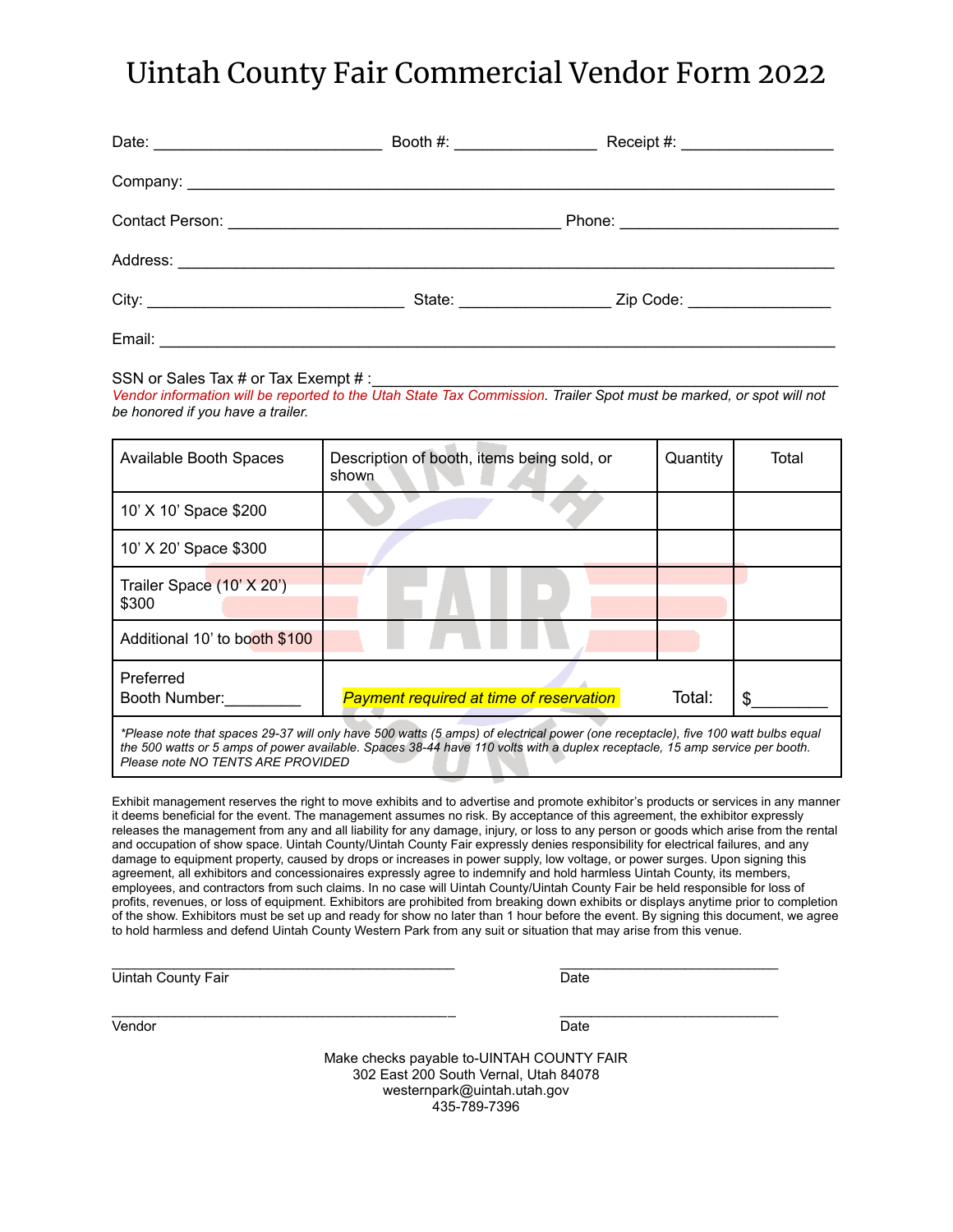

## August 18<sup>th</sup>, 19<sup>th</sup>, & 20<sup>th</sup>

Carnival opens August 17<sup>th</sup>

| <b>Setup Times:</b>                       | Thursday                       | August 18th                               | 8:00AM - 4:00PM                                            |
|-------------------------------------------|--------------------------------|-------------------------------------------|------------------------------------------------------------|
| <b>Food Court Hours</b>                   | Thursday<br>Friday<br>Saturday | August 18th<br>August 19th<br>August 20th | 6:00PM - 10:00PM<br>11:00AM - 10:00PM<br>11:00AM - 10:00PM |
| <b>Commercial</b><br><b>Exhibit Hours</b> | Thursday<br>Friday<br>Saturday | August 18th<br>August 19th<br>August 20th | 6:00PM - 10:00PM<br>11:00AM - 10:00PM<br>9:00AM - 10:00PM  |

## **Food Court- Vendor Booths**

**Electricity**- Each 10'X10' booth location receives 110 volts with a GFCI duplex receptacle, 15 amp service. No additional power per booth space is available, if additional power is needed you will need to rent an additional booth space or you will need to supply a generator to meet your individual needs.

Exhibitors are required to bring their own extension cords or power strips to plug into the power source. The fair does **not** supply any wiring, extension cords, adapters, or special connectors of any kind. All extension cords or wiring must be properly taped down to the floor or tucked away to avoid potential trip or safety hazards. The Uintah county Fair expressly denies responsibility for electrical failures, and any damage to equipment or property, caused by drops or increase in power supply, low voltage or power surges.

**NO tents are provided**- Commercial grade tents are encouraged, tents are to be in good condition and clean in appearance- no tarps allowed, Vehicle parking separate.

Exhibitors will need to meet the requirements of a Temporary Food Establishment with the TriCounty Health Department. To obtain the needed form contact the TriCounty Health Department directly. Please remember to bring the temporary food permit with you.

Contact: TriCounty Health Department / Environmental Health 133 South 500 East Vernal, Utah 84078 (435) 247-1160

If you have a deep fat fryer in your booth, you will need to have a  $4'X8'$  sheet of  $\frac{3}{4}$ " sheet of plywood with a rug on the plywood for the fryer to set on. Any questions please call the Western Park at (435)789-7396